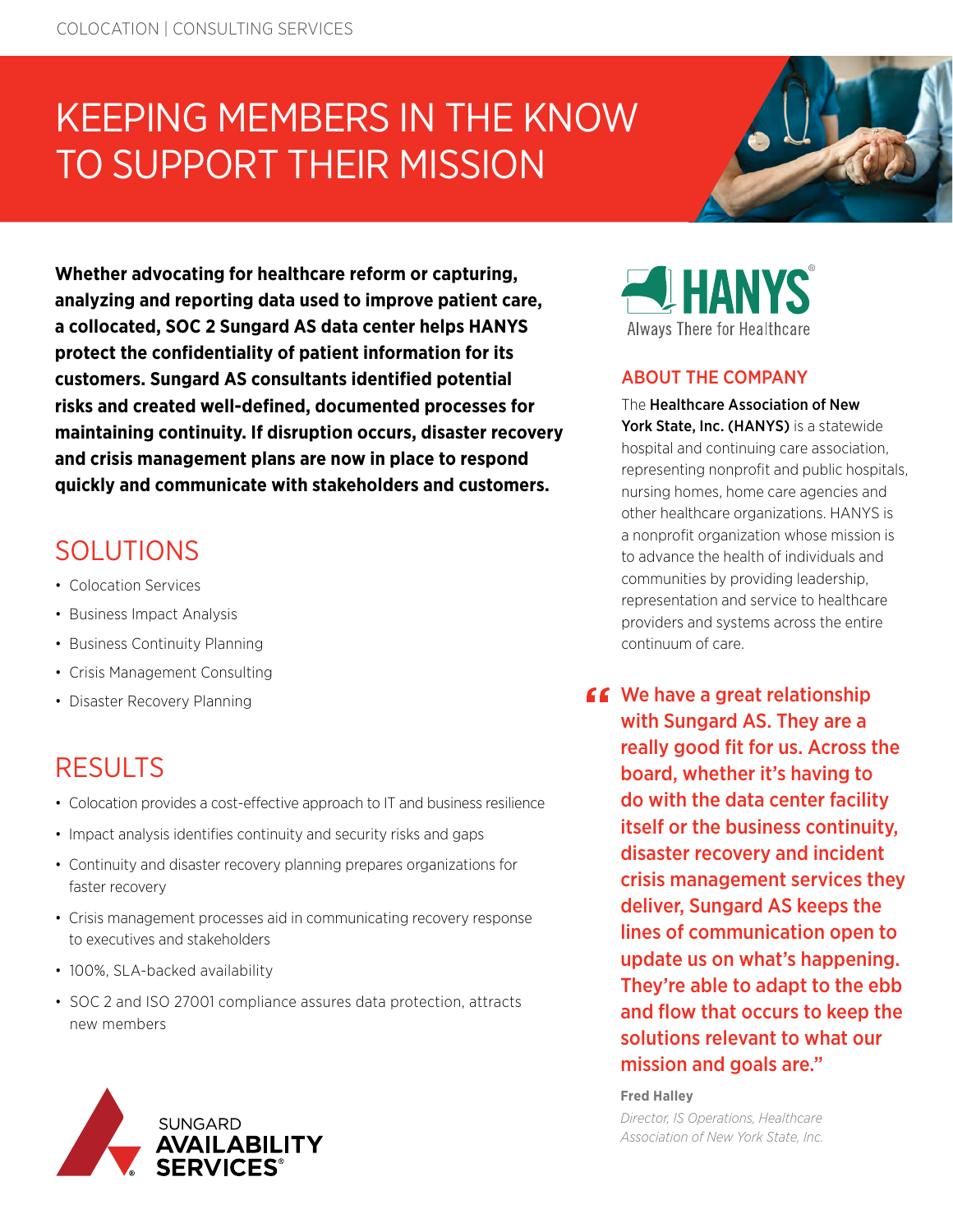

### THE CHALL ENGE

#### Serving security-conscious customers

Today, New York state hospitals and other healthcare organizations must do more than deliver patient care. They must stay on top of the biggest trends and topics that face the industry, while staying in the know about federal regulations, statewide issues and their own impact on their local communities.

That's why HANYS' membership base relies on the association's federal and state advocacy agendas, data-informed approaches and educational events to meet the healthcare needs of the more than 19 million New Yorkers they serve.

While championing healthcare reform and providing learning opportunities are critical to its members, HANYS' research and analytic services arm them with the knowledge needed to drive new initiatives and take actions to improve patient care.

From totaling the number of open-heart surgeries with complications year-over-year to tracking the incidence of pressure injuries, HANYS captures, consolidates and reports on data gathered and analyzed at the local, regional and state levels. DataGen, a HANYS subsidiary, goes even further by providing advanced analytics on a national basis.

Data protection and business continuity are critical to meeting the company's service commitments to members, as well as to keeping HANYS' own operations flowing.

#### Fortifying compliance and continuity

According to Fred Halley, HANYS' director of IS operations, HANYS is continuously looking for ways to heighten security levels. Halley noted that leveraging a SOC 2 compliant data center built to ensure a safe operating environment for storing and managing sensitive patient data seemed like the next logical step for enhancing HANYS' resiliency and security profile.

When it came to maintaining business continuity for the organization, Halley advised that having a fully redundant hot site was very appealing, especially for HANYS' critical applications and business processes. However, as a highly complex organization, HANYS' business continuity plan and approach needed to be updated to include a hot site.

"From a department-to-department standpoint, we have very different requirements for continuity that a hot site could positively impact," confirms Halley. "Since many of these departments were now going to be able to incorporate a hot site, we needed to update our business continuity plans for meeting ISO 27001 security standards around how we obtain, store and handle data and how we recover our operations after a disruption. It was important that every department's plan now incorporated our hot site, which is why we reached out to Sungard Availability Services and their business continuity consultants for help."

Data protection and business continuity are critical to meeting the company's service commitments to members, as well as to keeping HANYS' own operations flowing.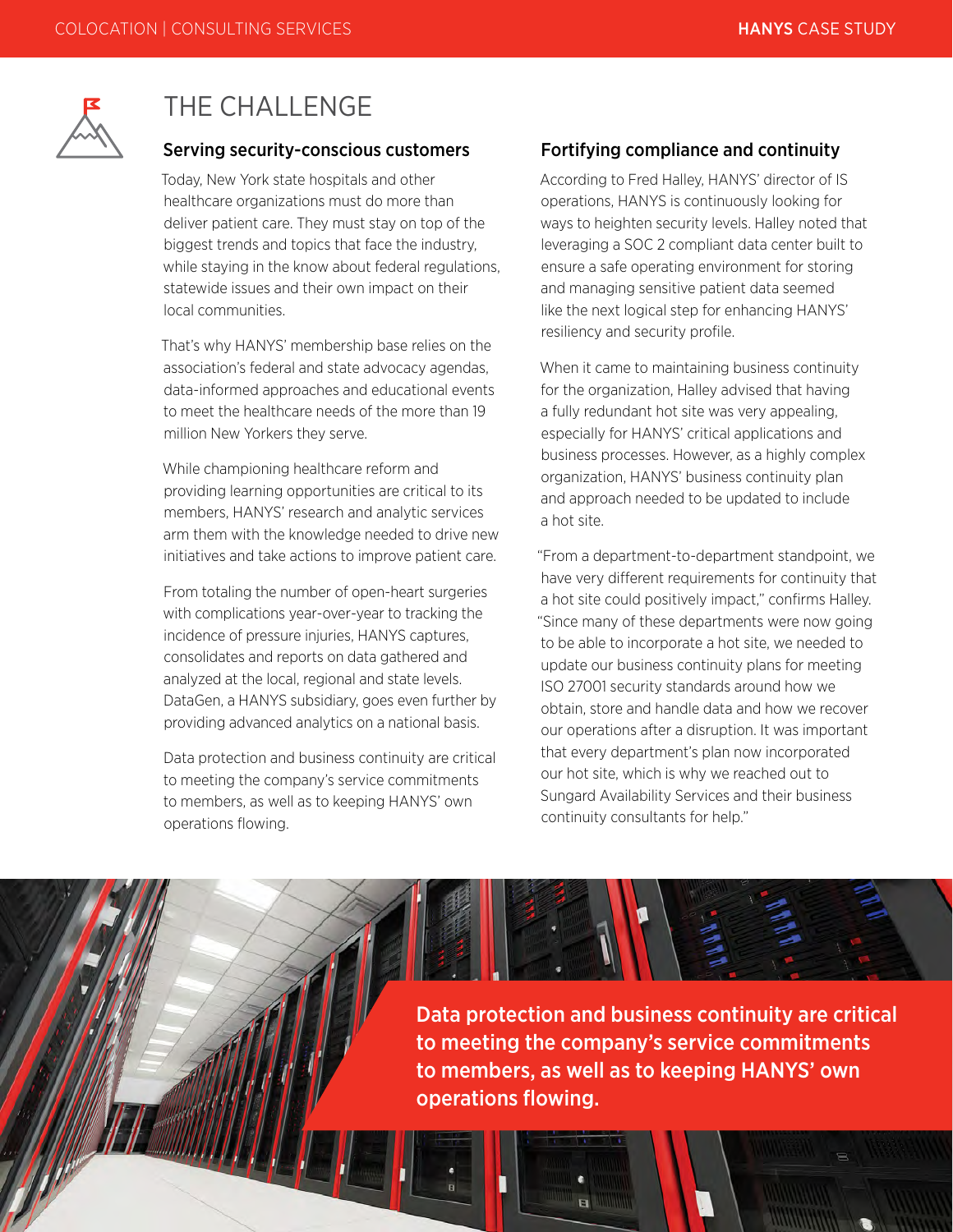

## THE SOLUTION

### Colocation for high availability, certified security

Sungard AS has hosted HANYS' websites since 2005. In 2018, HANYS extended its contract with Sungard AS to include colocation services.

"The other facilities we looked at weren't as impressive, and we had no previous relationships with the other providers we considered," Halley says. Proximity was also a decision factor. "From our front door to our data center is only a twohour ride. It is close enough if we need to get there, but far enough away to not be impacted by local weather or other events happening near our headquarters."

Shortly after the contract was signed, Halley and his team moved their systems into the Sungard AS data center. The facility provides the space, power and network access needed for a fully redundant, high-performance environment supported by 24/7 operations. Built for continuity, it delivers SLA-backed availability with the security and data protection required for SOC 2 and ISO/ IEC 27001 certifications.

HANYS now has the ability to split IT operations between its own facility and the Sungard AS data center, depending upon specific needs or enhanced security requirements. "We use the Sungard AS facility to host our primary applications and data and for customers requiring us to process and store patient data in a SOC 2 data center," Halley says. "This has worked really well for us ever since we started in 2018. We add or remove equipment on our own, as needed, or we can rely on Sungard AS' on-site 'smart hands' support to do other work for us."

### Defining business impacts and continuity plans

Now that it had a new hot site capability, HANYS engaged Sungard AS consultants in mid-2019 to conduct an enhanced business impact analysis. By determining the critical business activities

that keep operations flowing and the IT assets, applications, resources and services that support them, resilient HANYS could have a more fulsome understanding of the consequences of a business disruption. Using its new hot site capability, the association would be better prepared to avoid such disruptions in the future.

To start with, consultants met with HANYS executives representing key business areas across the organization — from finance, regulatory affairs, information systems and marketing to research, legal and member services, as well as its DataGen and HANYS Benefit Services subsidiary business units.

Consultants were able to define the recovery time objectives and recovery point objectives for each business area, assess their current readiness to meet them, and identify gaps that could leave HANYS vulnerable to disruption or data security issues. Halley says it was a valuable learning experience for each team.

"Our departments were asked to answer some very difficult and pointed questions," he shares. "They had to define the data most important to them, as well as their tolerance for data loss and downtime. The consultants worked well with each department team to help them reach agreement on their departmental business continuity plans."

Armed with detailed information and insight from the business impact analysis, Sungard AS consultants prepared an enhanced business continuity plan, including recommendations for improving resiliency and enhancing compliance with regulatory and audit requirements.

### Preparing for disaster recovery and crisis management

While a business continuity plan helps HANYS avoid disruptions, a disaster recovery plan helps them respond more quickly if they do encounter issues. In 2019, HANYS engaged Sungard AS to also update its disaster recovery plan to define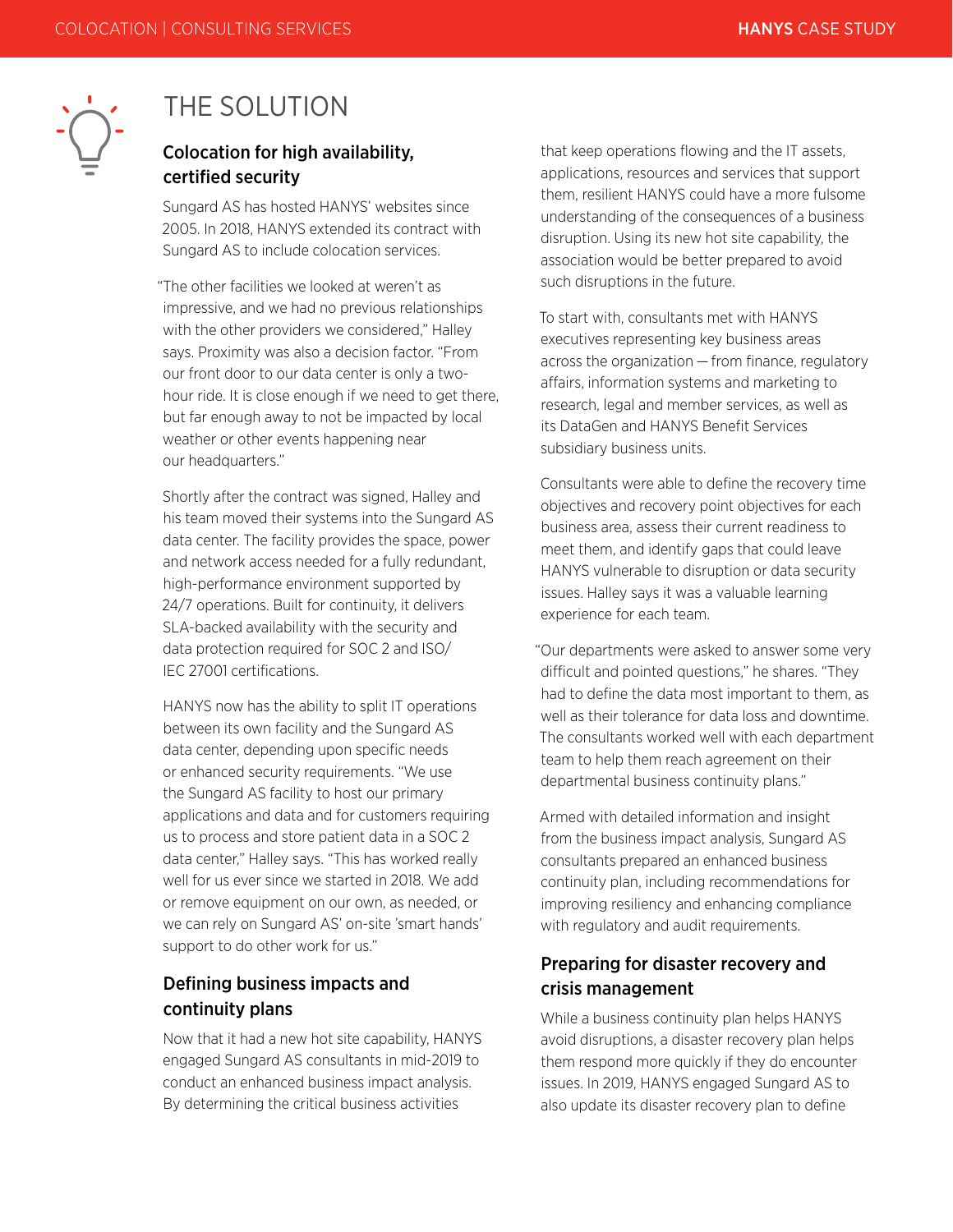

### THE SOLUTION (continued)

how this new hot site ability enhances who does what, and when to get the infrastructure, applications and business processes back up and running with minimal impact on operations.

Sungard AS consultants created a series of tabletop exercises for HANYS' staff, including "what if" scenarios to prepare them for handling the different challenges that may occur with IT disruptions and what the decision-making, escalation and recovery processes should be. The consultants also completed a testing charter for HANYS, including documented processes to follow.

"The exercises helped us define our disaster recovery plan and test it to make sure it works," says Halley. "Testing will also help us prepare

for our upcoming move to a new SOC 2 data center, which will replace our existing one near headquarters. We want to ensure we're able to power down all the equipment and then power it back up successfully. The plan is to start failing over between the two SOC 2 data centers."

At HANYS' request, Sungard AS also included a plan for incident crisis management as part of this engagement. If an incident occurs, HANYS' incident crisis management team can now ramp up quickly using a well-defined playbook. This incident crisis team plan is designed to quickly address or mitigate issues effectively, and report details and a course of action to senior management and all impacted customers and stakeholders.



### THE RESULTS

#### Readiness for ISO 27001 certification

As a result of the work with Sungard AS, HANYS was able to meet the security and compliance requirements needed to both maintain and win new business for the DataGen division.

"We now have solidly written business continuity, disaster recovery and incident management plans in place that can be adjusted for our continually evolving needs. This has helped us in a number of ways, and is a key reason for our successful ISO 27001 implementation," says Halley.

HANYS recently completed the final phase of the three-part, three-year ISO 27001 audit. According to Halley, "There were zero findings and no corrective actions for us to take. That made our C-level executives very happy."

The company now has processes to keep its IT environment aligned with continuity, security and compliance demands.

"Whether it's business continuity, incident crisis management or disaster recovery, we have continued to review and enhance our policies and procedures to make sure we have a plan for everything we do," Halley confirms. "When it comes to preparing for an ISO 27001 audit, we know what was last reviewed and what is up for review next. We have our security department monitoring that, and they update us as part of their regular process and agenda. To be successful at ISO 27001 requires the daily commitment of our entire organization."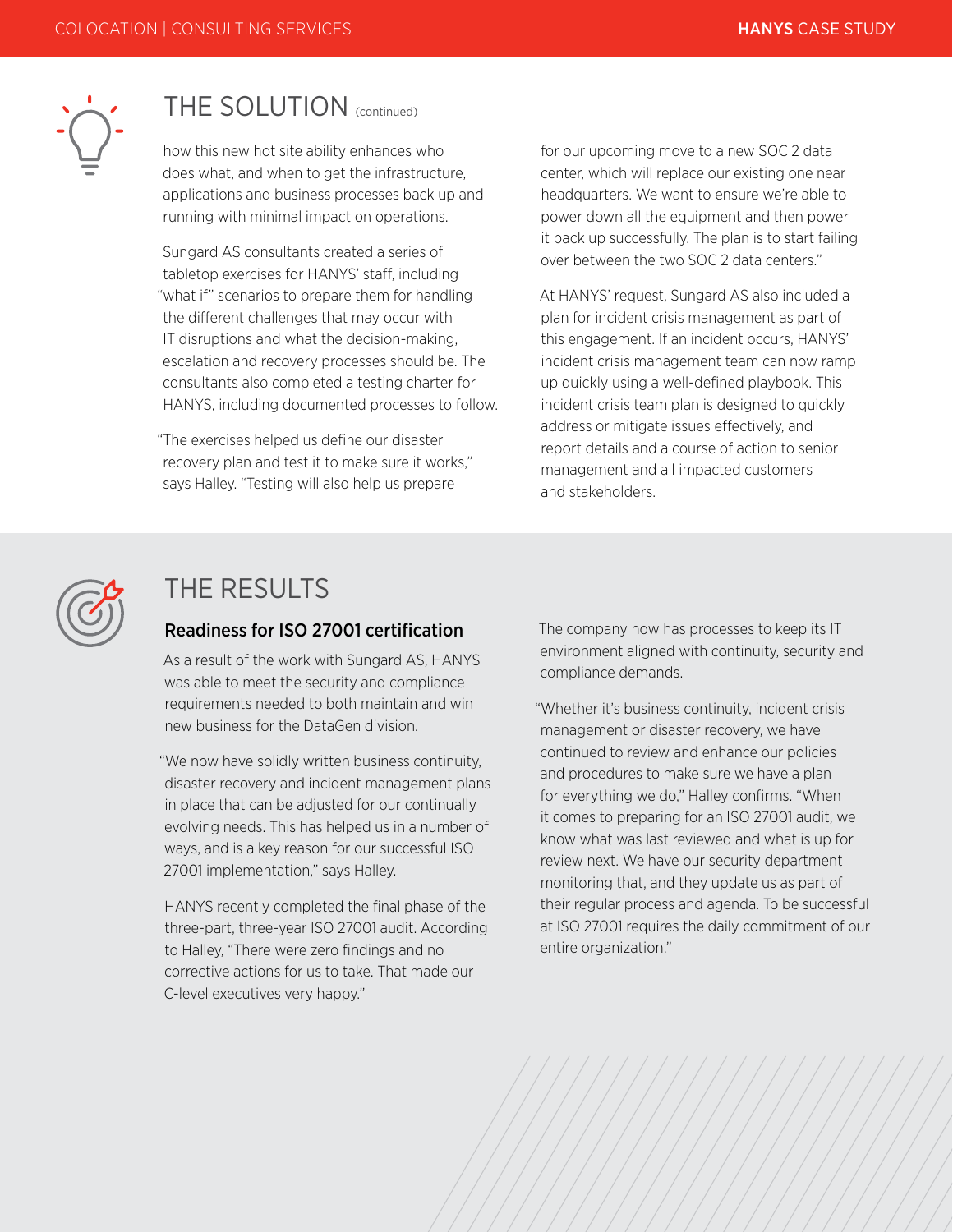

### THE RESULTS

#### Adapting to change

Having these well-defined plans in place well before the COVID-19 pandemic really helped HANYS successful navigate the challenges of working remotely. HANYS' business continuity plan included recommendations on how to execute a work-from-home strategy if an event prevented employees from coming into the office. By the time the virus hit in March 2020, HANYS had already begun equipping employees with laptops to test access and bandwidth capabilities from a home setting.

"Going through the planning process and enhancing our plans with Sungard AS helped us to be better prepared when the pandemic began," says Halley.

When it comes to adapting to new and changing situations, Halley says he appreciates the flexibility and open communication Sungard AS provides

and advises other organizations to consider those qualities when choosing an IT partner.

"We have a great relationship with Sungard AS and they are a really good fit for us," he says. "Across the board, whether it's having to do with the data center facility itself or the business continuity and incident crisis management services they deliver, Sungard AS keeps the lines of communication open to update us on what's happening. They're able to adapt to the ebb and flow that occurs to keep the solutions relevant to what our mission and goals are."

Halley advises other organizations looking for a new approach to IT and business resilience to do their due diligence, just as he did in choosing Sungard AS. "Ensure you really look at what your specific needs are, and make certain that whatever company you choose is flexible enough to fill them."

**GOT** Going through the planning process and enhancing our plans with Sungard AS helped us to be better prepared when the pandemic began," says Halley.